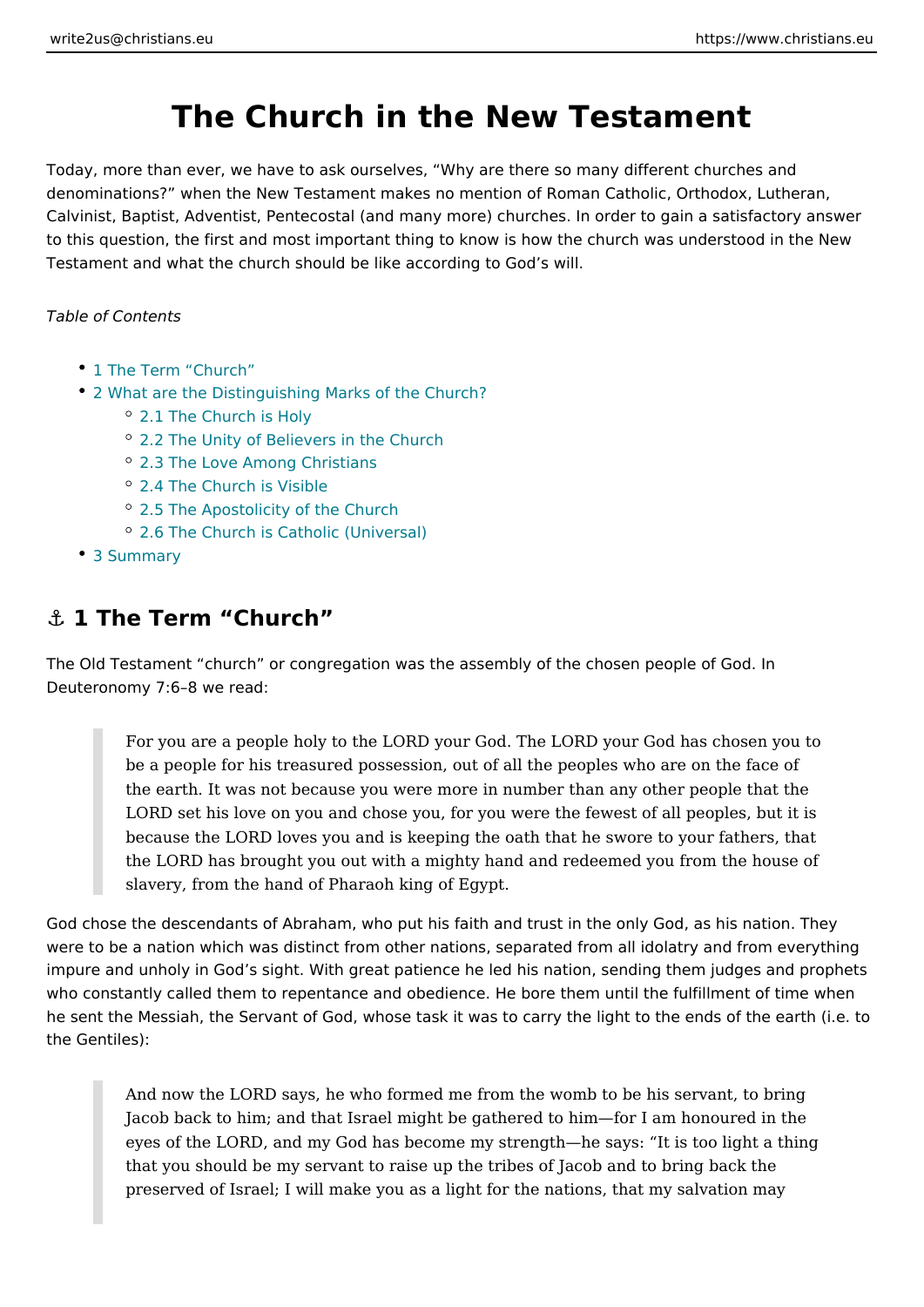reach to the end of the learth.  $49:5\;6$ )

<span id="page-1-0"></span>The first Christians witnessed the fulfilment of this prophecy. They understood t nation of God, consisting of people from among the Jews and the Gentiles who J them into fellowship with himself and with the Father. Jesus himself spoke of thi

And I have other [sCheemetpiletsh] at are not of th[ilse wiosal] id must bring them also, and they will listen to my voice. Soon beloec kwinds be phend on  $10:16$  )

The usual Greek word used in the New Testament for church is ekklesia. It is de means to call out or to choose someone fr[om](#page-10-0) among others.

God wants to call every person into eternal fellowship with himself. This call we Jesus. Those who accepted him as the promised saviour and wanted to follow in continue to constitute the church, the fellowship of believers who have been cho the world.

The members of the church are all those who God calls into his own kingdom an 2:12), who through the gospel obtain the glory of our Lord Jesus Christ (2 Thest describes them as a chosen race, a royal priesthood, a holy nation, a people fo you may proclaim the excellencies of him who called you out of darkness into his  $2:9$ .

These words demonstrate how conscious Peter and Paul and their brothers in faith were the  $\overline{a}$ bestowed on all people who, by following Jesus become children of God, thus for

## &" 2 What are the Distinguishing Marks of the Church?

And hethe Fath pult all things undele shuiss bet and gave him as head over all things to the church, which is his body, the fullness of (*E*liporh ew shianfsills all 1:22 23)

In the New Testament we read of the church as the body of Christ. Because God and the church is his body, its characteristics denished ats Ghoedis should sended the church be holy at as he is soonelso is the church unique leased aush het eds sloveels o is the church built on Juos weas God is the source, of othed storuitsh the church the pillar and but truth and is obliged to hold on to the teaching delivered once for all by the apos

The scripture also s  $\circ$  we is altight  $J$  ohn 1:5). In the same way the church should als the world, a city on a hill, whose light cannot be hidden from people, as Jesus t

You are the light of the world. A city set on a hill cannot be hidden. [&] way, let your light shine before others, so that they may see your good glory to your Father who is in heaven. (Matthew 5:14,16)

The church is the visible testimony of the grace of God which sets people free to eternity all who humbly entrust their lives completely to him. Now let us examine detail.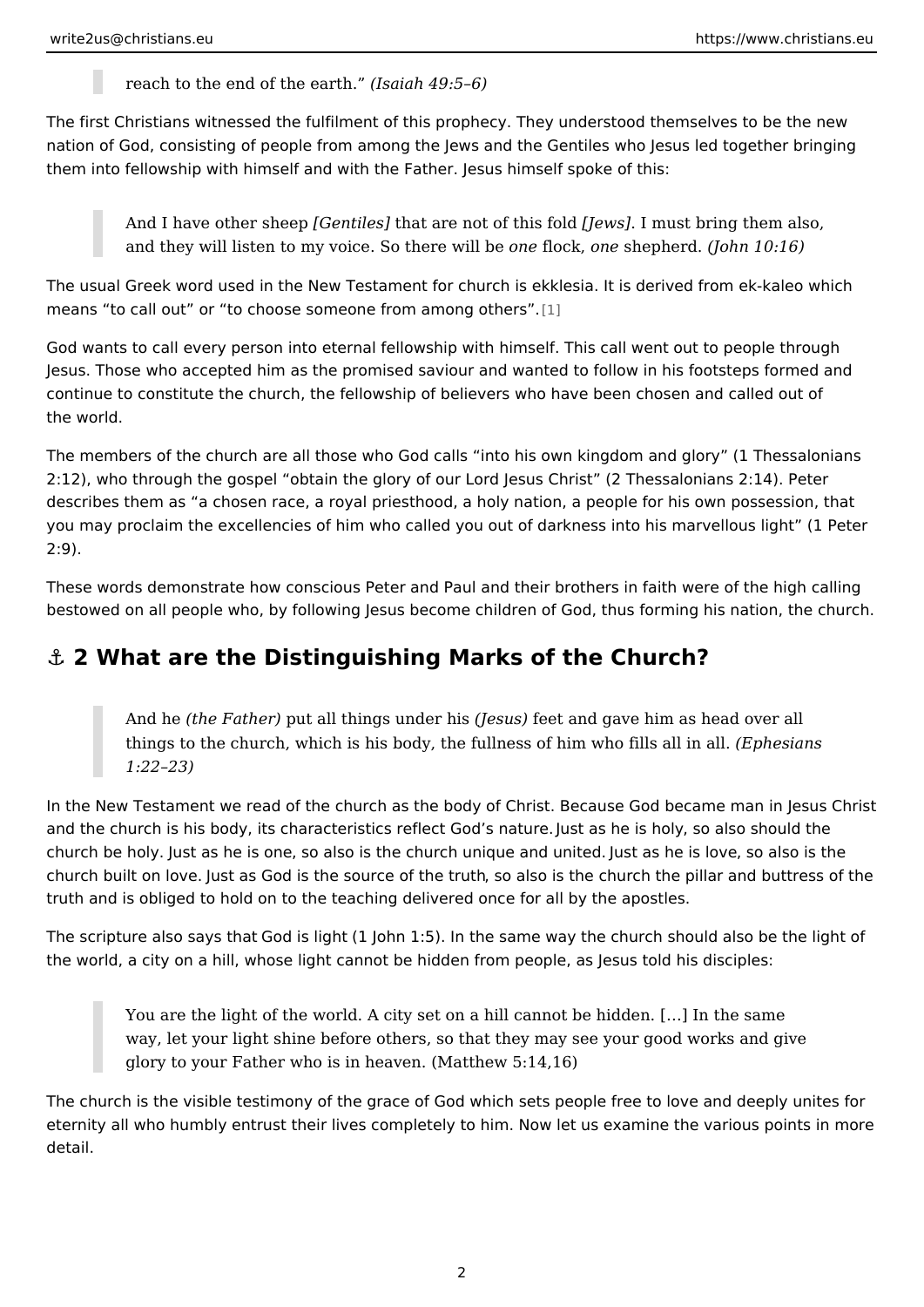#### <span id="page-2-0"></span>&" 2.1 The Church is Holy

Peter writes:

As obedient children, do not be conformed to the passions of your former as he who called you is holy, you also be holy in all your conduct, since You shall be holy, for  $l$  ( $dmP$ )  $e^+$ , 1:14 16)

These words explain what the Christians understood by being holy: one s old life aside; a new life of obedience to God s will begins. The holiness of the church r each Christian to be obedient. The aim of Jesus own giving of himself was to pu as Paul writes in Ephesians 5:25 27:

& as Christ loved the church and gave himself up for her, that he might having cleansed her by the washing of water with the word, so that he no the church to himself in splendour, without spot or wrinkle or any such might be holy and without blemish.

God s intense concern for the holiness of the church and the grave responsibilit building the church are expressed in 1 Corinthians 3:16 17:

Do you not know that you are God s temple and that God s Spirit dwells anyone destroy[s](#page-10-0) God s temple, God will destroy him. For God  $x$  temple i ] are that temple.

Thus it is the responsibility of the church to make sure that every individual mei honour. This takes place first and foremost through brotherly love, the day to da the fellowship and the deep connectedness which results:

Take care, brothers, lest there be in any of you an evil, unbelieving heart fall away from the living God. But exhort one another every day, as long today, that none of you may be hardened by the decebite wheness of sin. 3:12 13)

If a person nevertheless wants to cling to his sins, he destroys the basis for bei proves that his life is no longer determined by love for God and for the brothers church the responsibility in such a case to discontinue the fellowship so that the completely harden himself in sin, but comes to his senses and repents:

If your brother sins, go and show him his fault in private; if he listens t won your brother. But if he does not listen to you, take one or two more that by the mouth of two or three witnesses every fact may be confirmed to listen to them, tell it to the church; and if he refuses to listen even him be to you as a Gentile and a (to ato below ct 8r15 17, NASB)

3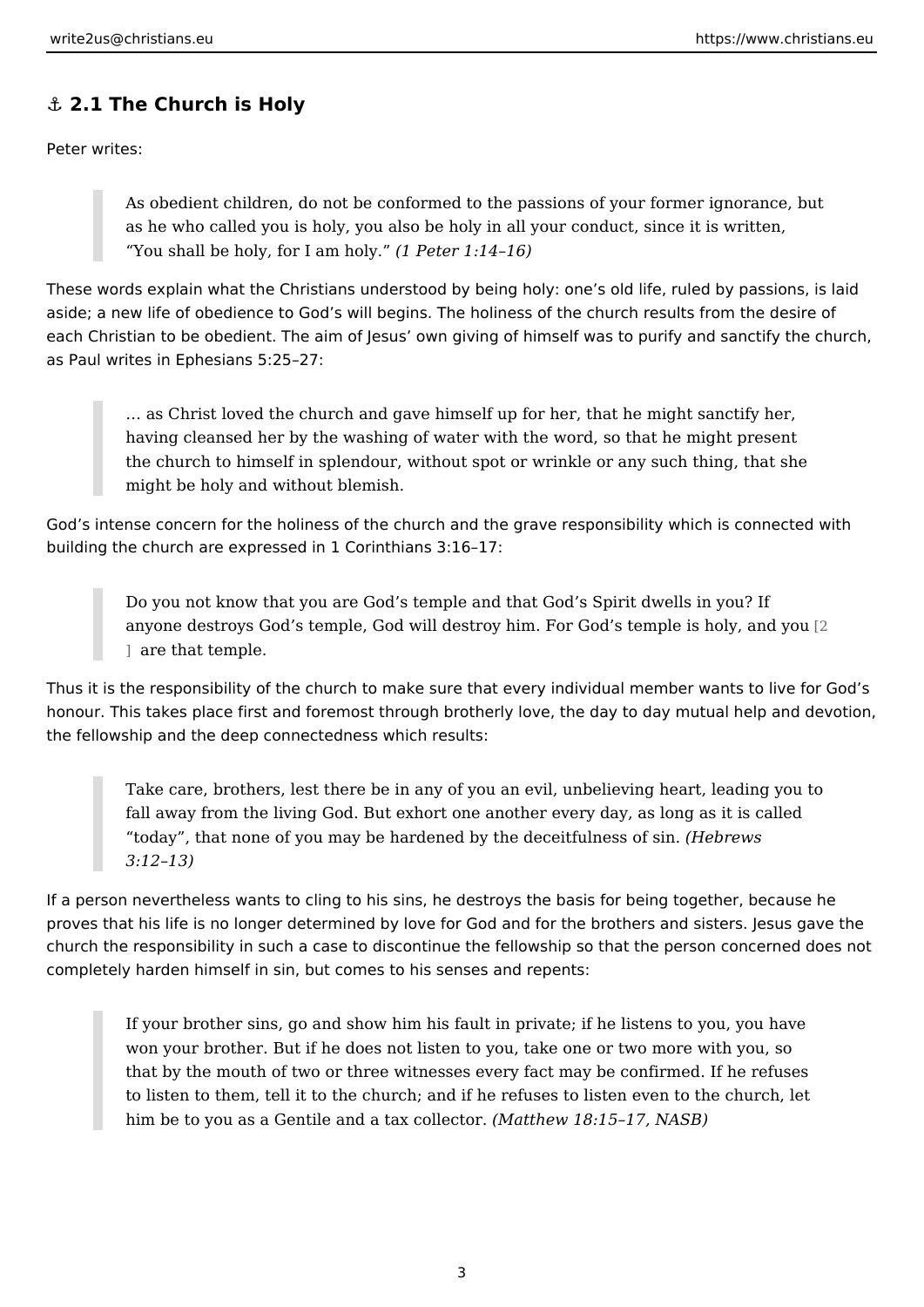<span id="page-3-0"></span>If the church makes such a decision in agreement with the will of God, the aim i church; for if sin is tolerated, it spreads like yeast. Paul warns us of this in 1 C

Do you not know that a little leaven leavens the whole lump?

It is not an expression of mercy but of indifference if the church does not exclud want to repent while they stand by and watch as he distances himself more and r surely remove a rotten apple from the basket of apples mercilessly in order to from becoming rotten.

Hebrews 12:14 15 also warns of the negative influence of sin in the church:

Strive for peace with everyone, and for the holiness without which no of Lord. See to it that no one fails to obtain the grace of God; that no root springs up and causes trouble, and by it many become defiled;

God wants a pure nation, which, motivated by his grace, is zealous for good wor Lord and Saviour, and waiting for his return &

For the grace of God has appeared, bringing salvation for all people, tr renounce ungodliness and worldly passions, and to live self-controlled, godly lives in the present age, waiting for our blessed hope, the appear of our great God and Saviour Jesus Christ, who gave himself for us to r all lawlessness and to purify for himself a people for his own possessio for good wo $(K$ stus 2:11 14)

See alsoepentanance Sanctification

&" 2.2 The Unity of Believers in the Church

I do not ask for these only, but also for those who will believe in me th that they may all be one, just as you, Father, are in me, and I in you, that be in us, so that the world may believe that you have sent me. The glor given me I have given to them, that they may be one even as we are one you in me, that they may become perfectly one, so that the world may k sent me and loved them even as  $y$  ( $\Delta$ luo hoov  $\ell$   $\bar{d}$ :  $\hat{z}$ n $\Omega$ e. 23)

This excerpt from Jesus prayer makes it very clear how important unity was for apostles but also among all who would become Christians through them. This pas this unity can be achieved: He lets us partake in his relationship with the Father his spirit, we are able to recognize the will of God in the various questions conc condition is that every believer is gladly willing to submit himself in everything survive, every member has to constantly pursue this aim.

The New Testament letters also appeal to the believers to be in unity, e.g. 1 Co

I appeal to you, brothers, by the name of our Lord Jesus Christ, that al and that there be no divisions among you, but that you be united in the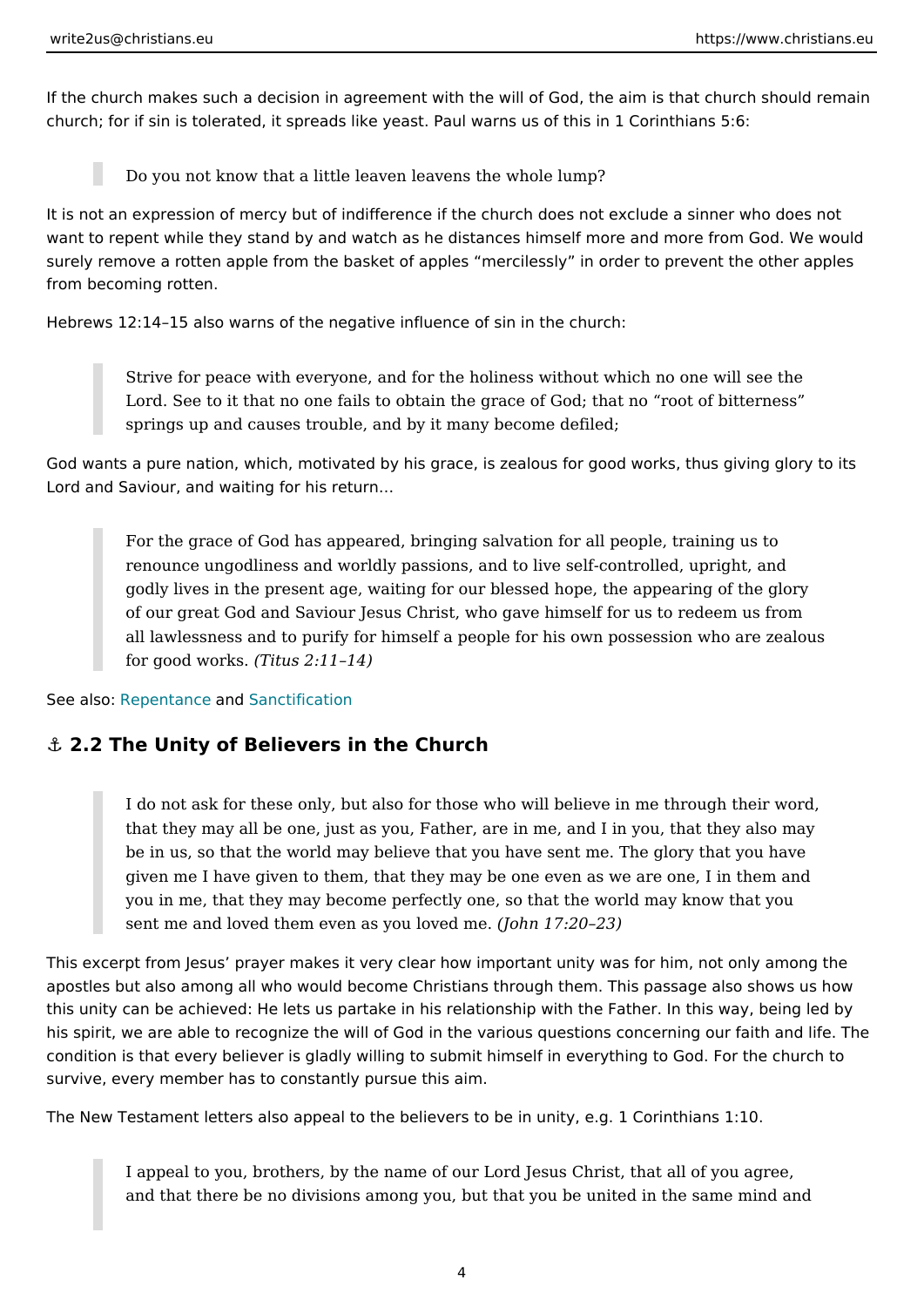the same judgement.

<span id="page-4-0"></span>The language Paul uses here makes it clear that unity should not be limited to the Christian doctrine, e.g. the belief that Jesus is the saviour. The spirit-worked unit through the life and doctrines of the Christians in every point, as Ephesians 4:1

I therefore, a prisoner for the Lord, urge you to walk in a manner worth to which you have been called, with all humility and gentleness, with pa with one another in love, eager to maintain the unity of the Spirit in the There is one body and one Spirit just as you were called to the one hop to your call one Lord, one faith, one baptism, one God and Father of all and through all and in all.

Among Christians the unity of the Spirit is presupposed and ought to be maintair reality already here on earth; how else could it be a sign for the world?

Each Christians repentance led him to a fundamental change of attitude; his life the flesh, that is the selfish, sinful wishes, but by God s spirit who shows us the who creates this unity. However, when this unity is not present among people wh Christians, it is also a sign &

There is also a growth in unity, which is visible from the verses in Ephesians 4:

And he gave the apostles, the prophets, the evangelists, the shepherds equip the saints for the work of ministry, for building up the body of Ch attain to the unity of the faith and of the knowledge of the Son of God, manhood, to the measure of the stature of the fullness of Christ, so tha longer be children, tossed to and fro by the waves and carried about by doctrine, by human cunning, by craftiness in deceitful schemes.

The unity which all should attain to is not something that will only become realit being made is much rather that young Christians need instruction for their spirit Jesus gave the church gifts which should equip the believers for their ministry. they become firm in the right teaching, so that they can see through and refute f attaining unity with all other Christians.

See alsTone Unity of all Christians

&" 2.3 The Love Among Christians

A new commandment I give to you, that you love one another: just as I I you also are to love one another. By this all people will know that you a if you have love for one  $\phi$  and the 3:34 35)

Jesus stressed the importance of love among Christians. They will be recognized follow his example of love.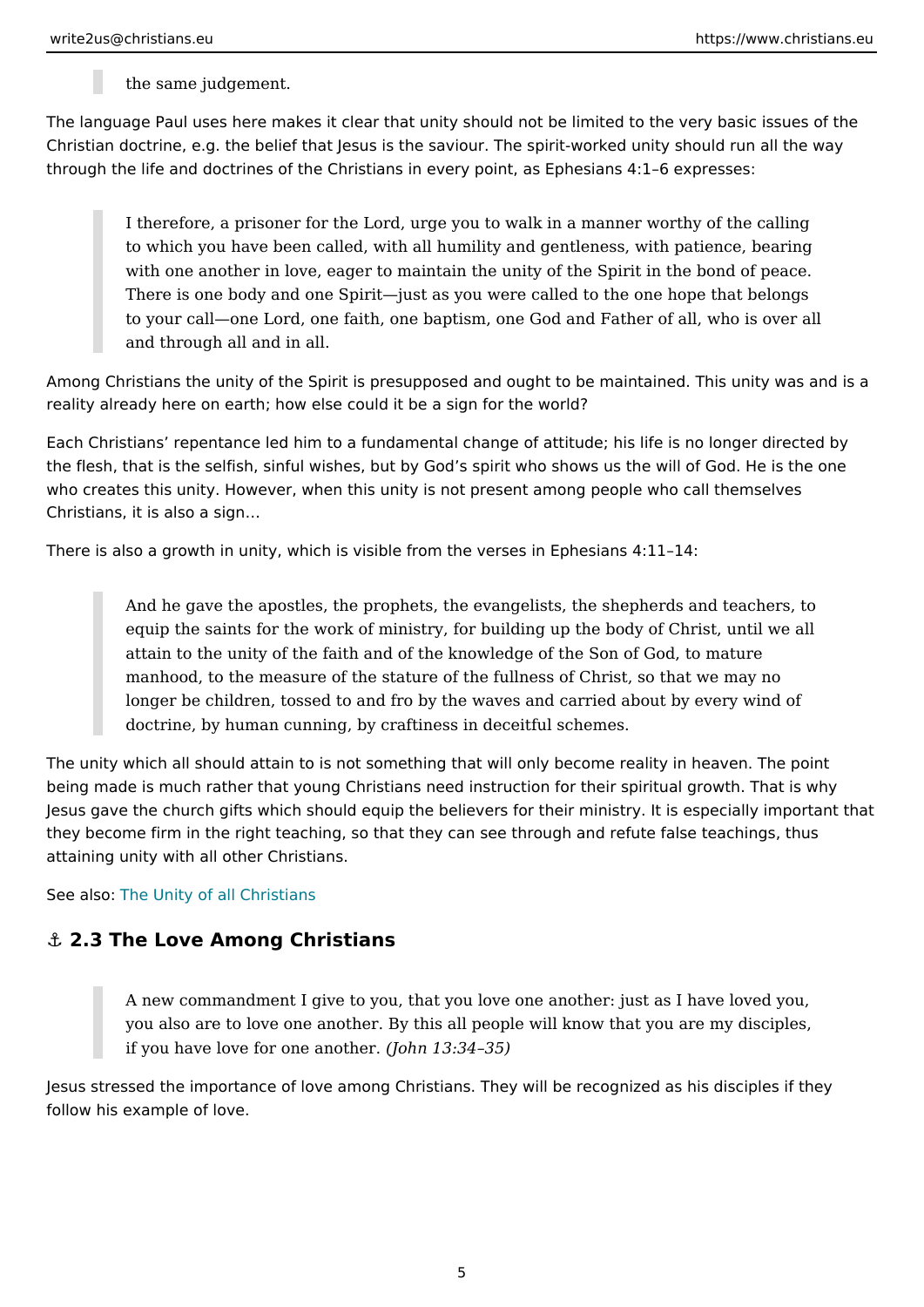It is important to be aware of what that means practically. The distinguishing ma powerful sermons, miracles, exorcisms etc. If anyone wants to assure himself th because of such things, he should remember the following words of Jesus:

On that day many will say to me, Lord, Lord, did we not prophesy in yo cast out demons in your name, and do many mighty works in your name? I declare to them, I never knew you; depart from me, you workers of la (Matthew 7:22 23)

Whoever is not ready to lay down his life for his brothers and sisters is not a di brotherly love is a feature of every person who has received salvation. It is a fr Jesus had for us, as John writes:

We know that we have passed out of death into life, because we love the Whoever does not love abides in death. Everyone who hates his brother and you know that no murderer has eternal life abiding in him. By this v that he laid down his life for us, and we ought to lay down our lives for (1. John 3:14 16)

Certainly Jesus sacrificial love is demonstrated most clearly by his readiness to includes his whole life and ministry. Throughout the duration of his ministry he was always and the form of his disciples and the people who wanted to listen to him.

The Gospel of Mark reports an event which gives us insight into his readiness to

And he said to them, Come away by yourselves to a desolate place and For many were coming and going, and they had no leisure even to eat.  $A$ away in the boat to a desolate place by themselves. Now many saw them recognized them, and they ran there on foot from all the towns and got them. When he went ashore he saw a great crowd, and he had compassion because they were like sheep without a shepherd. And he began to teac things Mark  $6:31$  34)

The disciples experienced how selflessly Jesus loved; they saw that he set no li in every way focussed on the salvation of people. Following this example of devo after Pentecost to share their lives together, putting brotherly love into practice more detailed description of this you can read the first couple of chapters of the abouthe Life of the First Christians

What we see in today s so-called churches falls a long way short of this life of d readiness to have fellowship is limited to attending church events and a few co the word love cannot be applied. John clearly says, Whoever does not love ab

Beloved, let us love one another, for love is from God, and whoever lov of God and knows God. Anyone who does not love does not know God, b  $love(1 John 4:7 8)$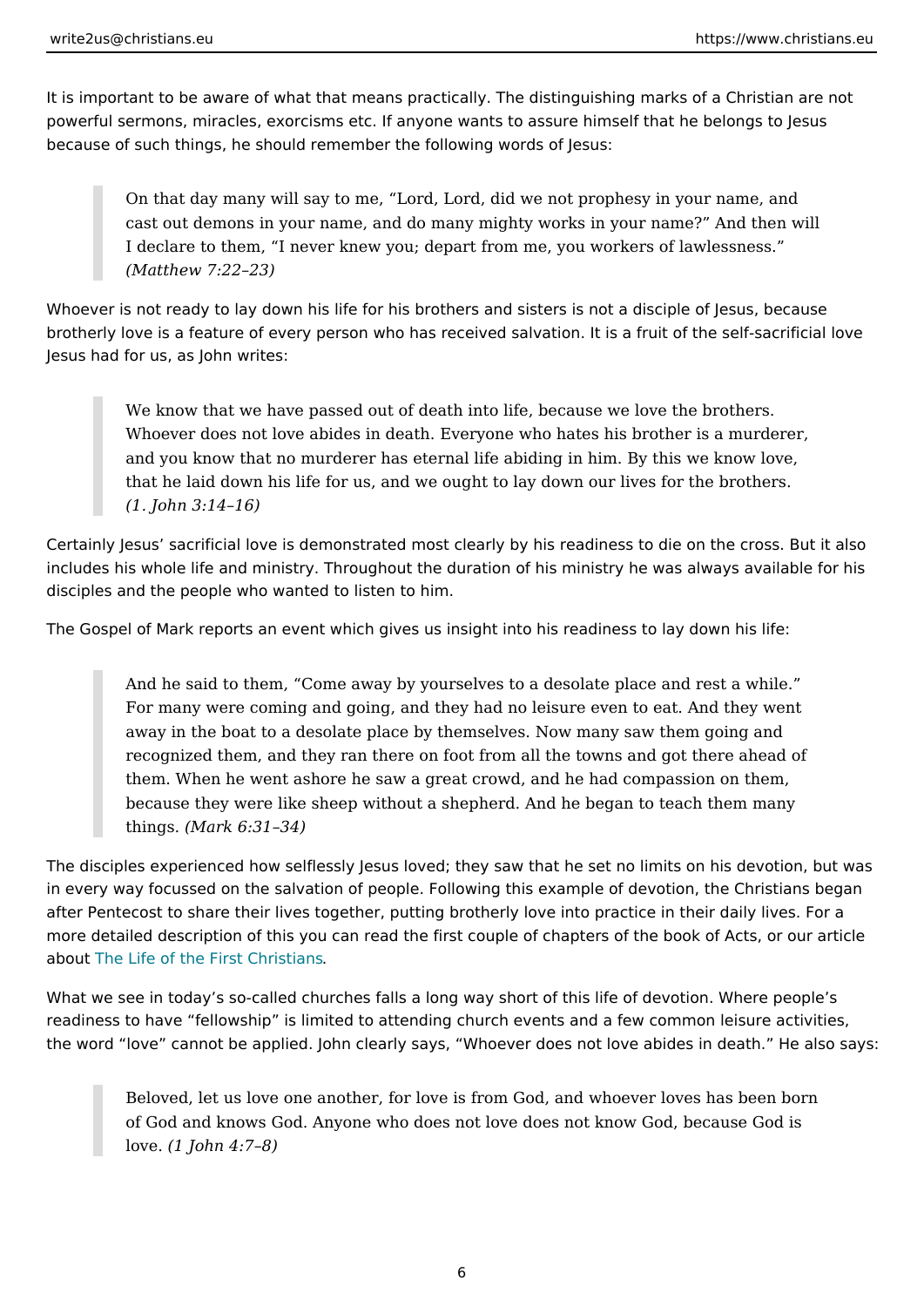<span id="page-6-0"></span>See alsoned is Loamed are Christians Allowed to Judge?

## &" 2.4 The Church is Visible

A wide spread view in religious circles is the false doctrine of the invisible chu claims that within the various religious organizations there are a number of scat believers. They make up the invisible church which Jesus will gather together in only when he returns. It is supposed that there will never be a perfect church on

From the New Testament we can see that the church was and should be a visible Perfection was not the issue. At that time there were various problems and chall face with God s help, strength and leading. Nevertheless, the church was not a r again believers and many nominal Christians. In Acts 2:44 47 we read:

Andallwho believed were together and had all things in common. And the their possessions and belongings and distributing the proceeds to all, a And day by day, attending the temple together and breaking bread in the received their food with glad and generous hearts, praising God and have all the people. And the Lord added to their number day by day those wh being saved.

It also says:

Now many signs and wonders were regularly done among the people by the hands of  $\frac{1}{2}$ the apostles. And thay tweether in Solomon s Portico. None of the rest d join them, but the people held them in high esteem. And more than ever added to the Lord, multitudes of both men A and 5x of  $\alpha$  en A&

To believe in the Lord at was not about being baptized as a baby, attending ch and more or less adhering to Christian values. It meant changing one s life and accordance with the teaching of Jesus, which is outwardly clearly visible. People conviction did not dare to join the church.

Paul also confirms that there should be a clear difference and border between C else &

Do not be unequally yoked with unbelievers. For what partnership has right with lawlessness? Or what fellowship has light with darkness? What acc with Belial? Or what portion does a believer share with an unbeliever? ' has the temple of God with idols? For we are the temple of the living Go I will make my dwelling among them and walk among them, and I will be and they shall be my people. Therefore go out from their midst, and be them, says the Lord, and touch no unclean thing; then I will welcome yo a father to you, and you shall be sons and daughters to me, says the Lo (2 Corinthians 6:14 18)

The church is a beacon of hope for everyone who seeks and loves God. It will on clear separation between light and darkness, right and false doctrine, faith and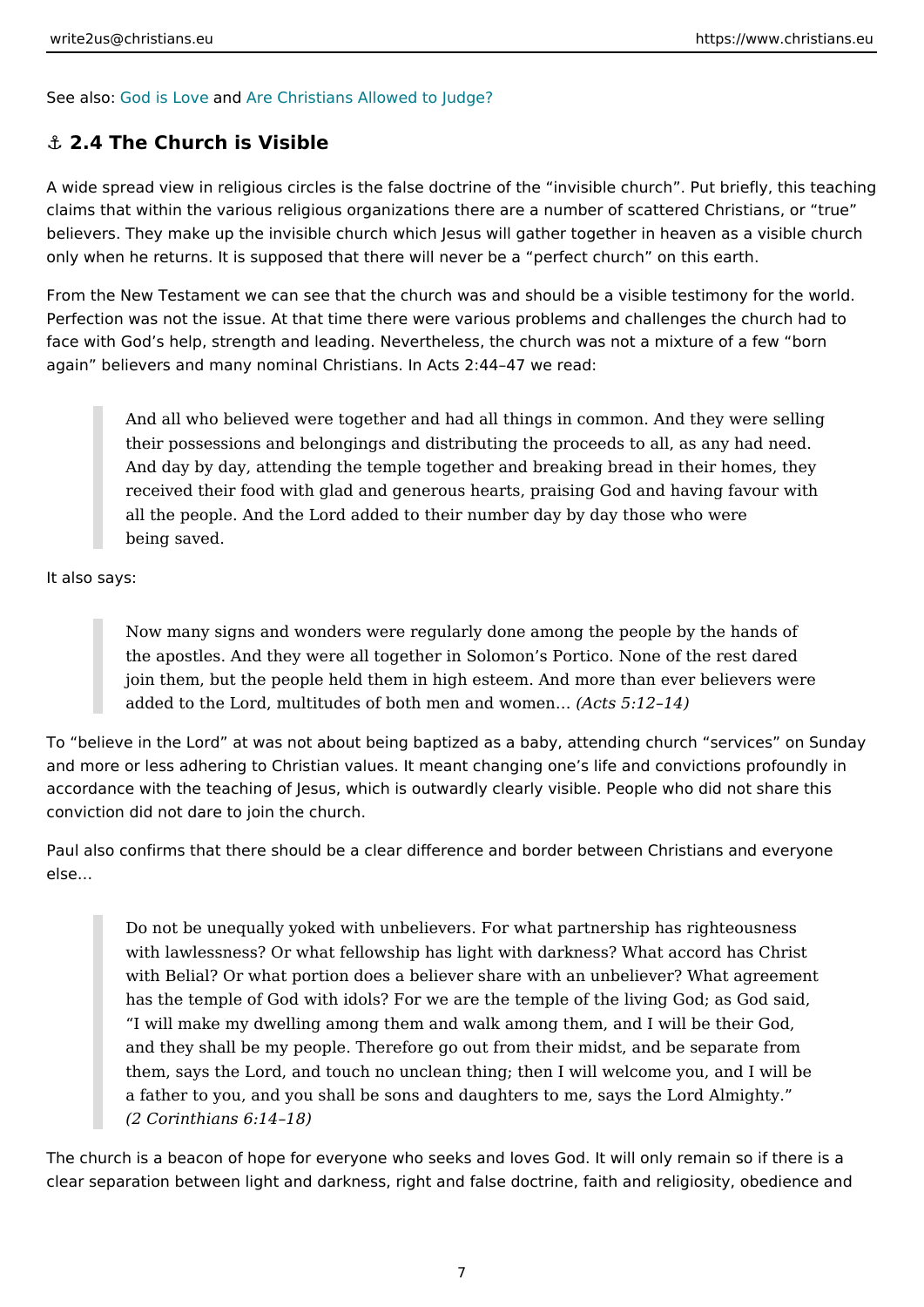<span id="page-7-0"></span>playing down sin etc. That is why Paul encourages Christians to separate themse unclean thing, so that God can be their Father.

This includes the readiness to separate from people who want to cling to sins in received from God and the church.

I wrote to you in my letter not to associate with sexually immoral people meaning the sexually immoral of this world, or the greedy and swindlers since then you would need to go out of the world. But now I am writing associate with anyone who bears the name of brother if he is guilty of s or greed, or is an idolater, reviler, drunkard, or swindler not even to ea one. For what have I to do with judging outsiders? Is it not those inside whom you are to judge? God judges those outside. Purge the evil perso you. (1 Corinthians 5:9 13)

We cannot and should not leave this world. At school or at work etc. we are surr not share our faith and for whom God is of no importance. We should be a light for From our words and actions they should be able to recognize who our Lord is an

But it is not possible for a person who wants to live in sin or hold to unbiblical church long-term because the church should be able to be distinguished from every world. It should be recognizable as the place where everything is determined by God, and to which God can lead every person who is seeking him and the truth.

See alsone Visible Church

#### &" 2.5 The Apostolicity of the Church

& built on the foundation of the apostles and prophets, Christ Jesus him cornerstone, in whom the whole structure, being joined together, grows temple in the  $\lfloor \frac{E_{\text{obs}}}{E_{\text{obs}}} \rfloor$  and 2:20 21)

What we mean by the apostolicity of the church is that the church, in its teachin the teaching and example of the Apostles, which we know from the New Testamer teachings to the Apostles, his disciples. It is from them that we have received the teaching of Christ. It has been recorded in the New Testament and we must clea deviates from it.

Everyone who goes on ahead and does not abide in the teaching of Chri God. Whoever abides in the teaching has both the Father and the Son. I to you and does not bring this teaching, do not receive him into your ho any greeting, for whoever greets him takes part in 2 his ownic & end two rks.

Concerning the first church we read that the believers devoted themselves to the 2:42). At that time the Christians were aware that the apostles were the ones wh from Jesus to proclaim his teaching to the world, as he said:

Go therefore and make disciples of all nations, baptizing them in the na and of the Son and of the Holy Spirit, teaching them to observe all that

8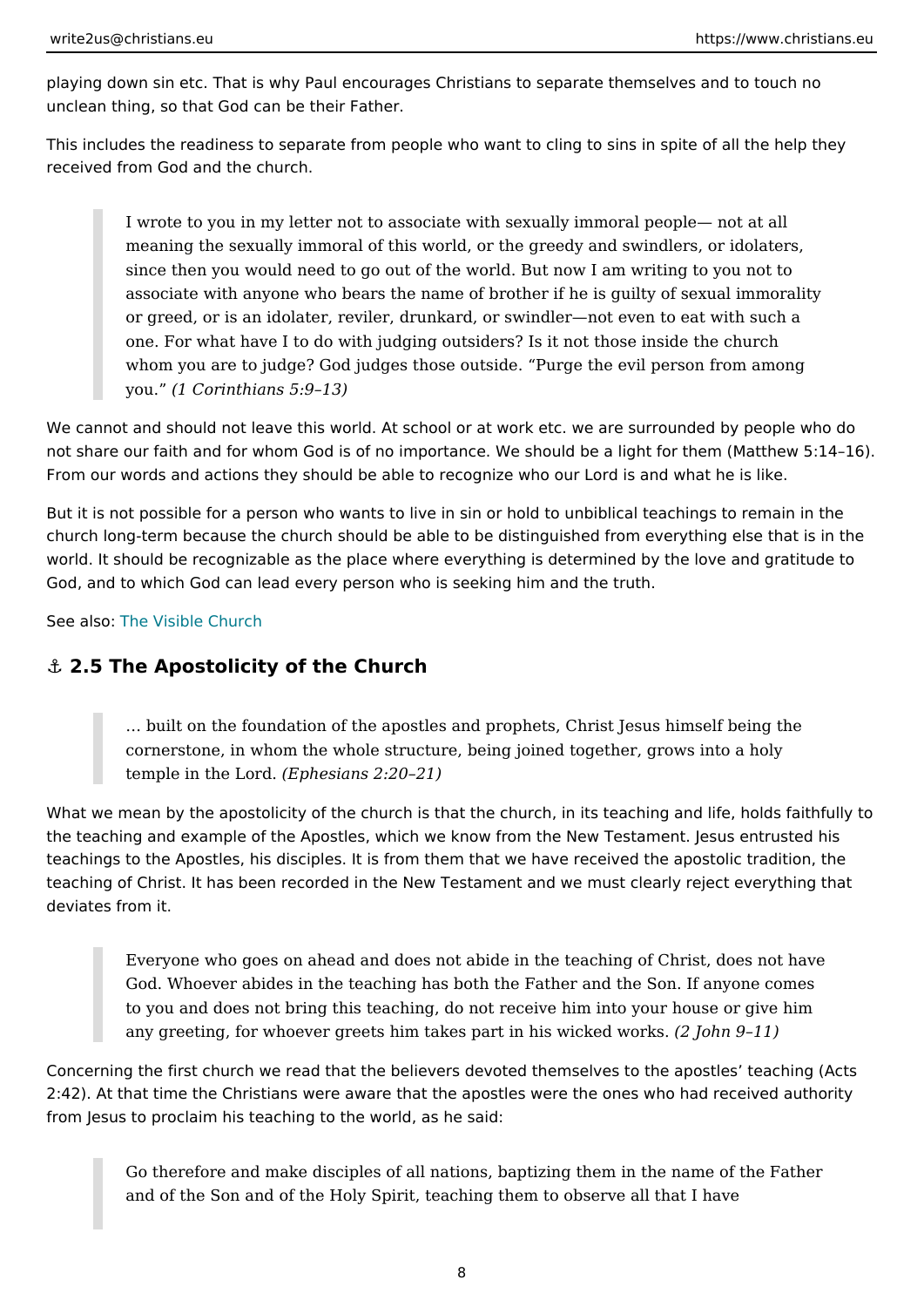commanded y(dMuatthew 28:19 20)

The apostles fulfilled this commission, making disciples of people who were ther become disciples. The great commission is valid for all Christians, but the apost this by passing on the teaching of Jesus which, in contrast to all other Christian from him.

Paul, who is counted among the apostles in the Bible, also went to great extents apostolic teaching is preserved. He wrote to Timothy that faithful people should

You then, my child, be strengthened by the grace that is in Christ Jesus have heard from me in the presence of many witnesses entrust to faithful be able to teach others Tainsothy 2:1 2)

The letter to the Galatians also shows how clearly he condemns every deviation Christians received from the apostles:

I am astonished that you are so quickly deserting him who called you in Christ and are turning to a different gospel not that there is another or are some who trouble you and want to distort the gospel of Christ. But or angel from heaven should preach to you a gospel contrary to the one we you, let him be  $acq$  Graslendians 1:6 8)

These words are just as relevant today as they were 2000 years ago. What was p doctrine back then remains the true doctrine today as well. For just as God does the truth change. If the church is the pillar and buttress of the truth (1 Timothy and preserving the truth is very significant. For this reason we must vie with gre apostolic teaching that was once for all delivered to the saints. Jude encourages

Beloved, although I was very eager to write to you about our common sa it necessary to write appealing to you to contend for the faith that was delivered to the  $$div$ rdelivered to the  $$div$ 

We still want to briefly address the claim to so-called apostolic succession ma Church. It claims that the Roman Bishop (the Pope) as the head of the Roman Ca successor of the Apostle Peter himself, who was supposedly the first Roman bish chain of bishops.

The Catholic church historian Brox writes about this in his book Kirchengeschich History in Antiquity):

Finally, concerning the tradition of a chain of Roman Bishops linking back a list of their names (in Irenaus, Adv. Haereses III 3:3), but it was only co 2nd century and is based on theological considerations, not $\beta$ pn historical r

It is not on the base of dubious succession lists that we are within the apostolic content of our faith is in agreement with the teaching of the Bible.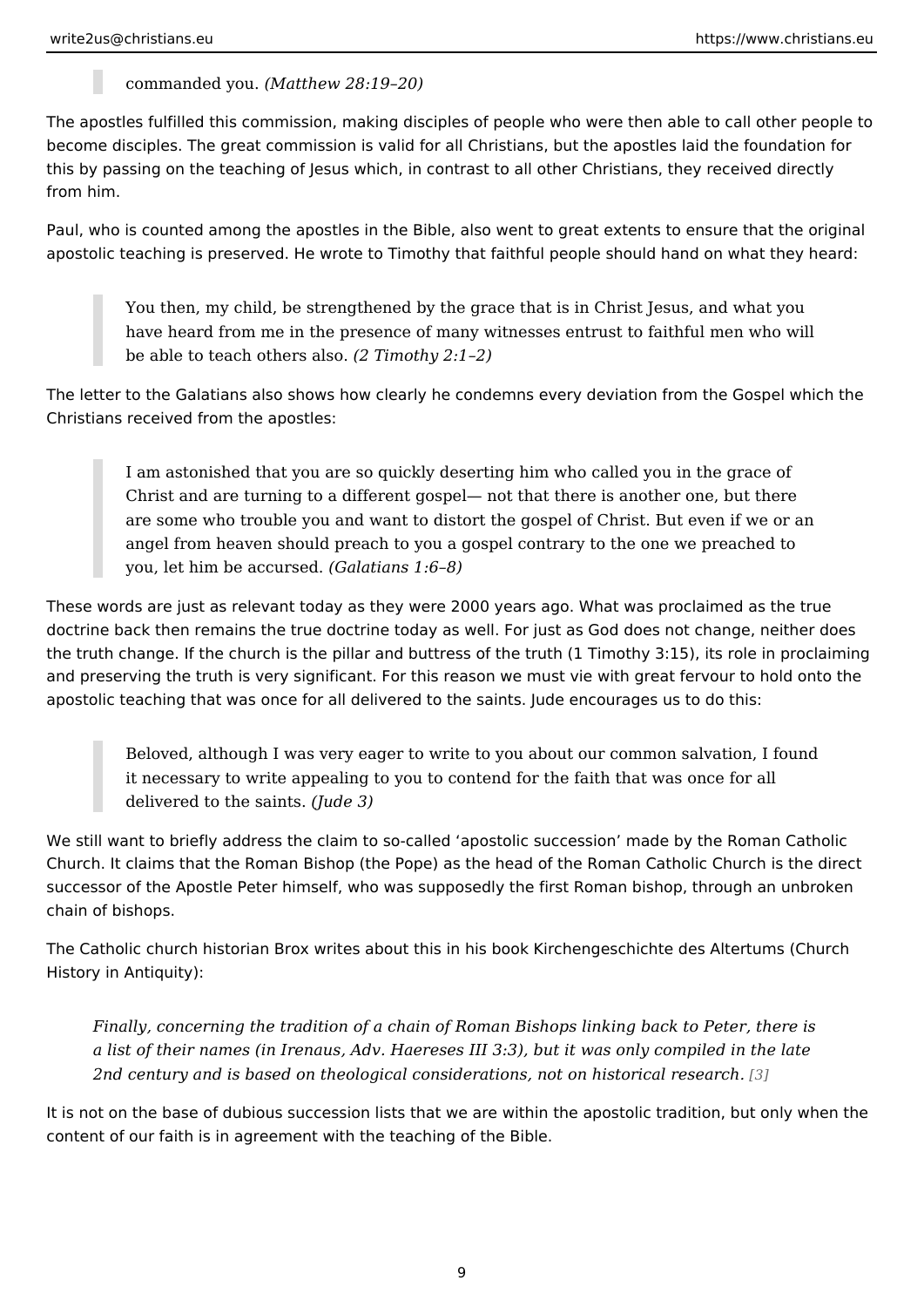# <span id="page-9-0"></span>**⚓ 2.6 The Church is Catholic (Universal)**

The term 'catholic' is not found in the writings of the New Testament. But because both the Apostle's Creed and the Nicene Creed use this technical term, we too would like to deal with this frequently mentioned feature of the church.

The church has been described as 'catholic' since the early 2nd century. This word stems from the Greek katholike and means 'generally valid' or 'universal'. This corresponds to Jesus' words in Matthew 28:18–20:

And Jesus came and said to them, "All authority in heaven and on earth has been given to me. Go therefore and make disciples of all nations, baptizing them in the name of the Father and of the Son and of the Holy Spirit, teaching them to observe all that I have commanded you. And behold, I am with you always, to the end of the age."

All nations are called to observe all the words of Jesus. At the "apostles' council" James also spoke about a "people from among the nations" (Acts 15:14).

Because the church consists of people who have received a new life through Jesus, what Paul expresses in Colossians 3:11 and Galatians 3:28 is the reality in the church:

Here there is not Greek and Jew, circumcised and uncircumcised, barbarian, Scythian, slave, free; but Christ is all, and in all. *(Colossians 3:11)*

There is neither Jew nor Greek, there is neither slave nor free, there is no male and female, for you are all one in Christ Jesus. *(Galatians 3:28)*

Just as Christ is all, and in all, this 'catholic' church also is one. At all times from the time of the Apostles till the return of the Lord, in all places from Jerusalem to the remotest corner of the globe, the church believes in the same doctrine and lives the same love everywhere and always.

This is also in agreement with Vincent of Lérins' (died before AD 450) well-known definition of the term 'catholic':

*Moreover, in the Catholic Church itself, all possible care must be taken, that we hold that faith which has been believed everywhere, always, by all. For that is truly and in the strictest sense "Catholic".(Commonitorium 2)*

If a group which calls itself a church has teachings which have not been believed everywhere, always, and by all, i.e. doctrines which the church did not hold from the beginning, this group is not catholic according to this definition, even if it bears this title in its official name.

The universality of the church is not secured through a world-wide hierarchical system, but through the relationship of each individual relationship with God, who contributes to building Jesus' Church through the leading of the Holy Spirit.

# **⚓ 3 Summary**

From the New Testament we can see how the first Christians understood and lived out church. The church was not an organization founded by men and held together by a hierarchy; it was not a place where people